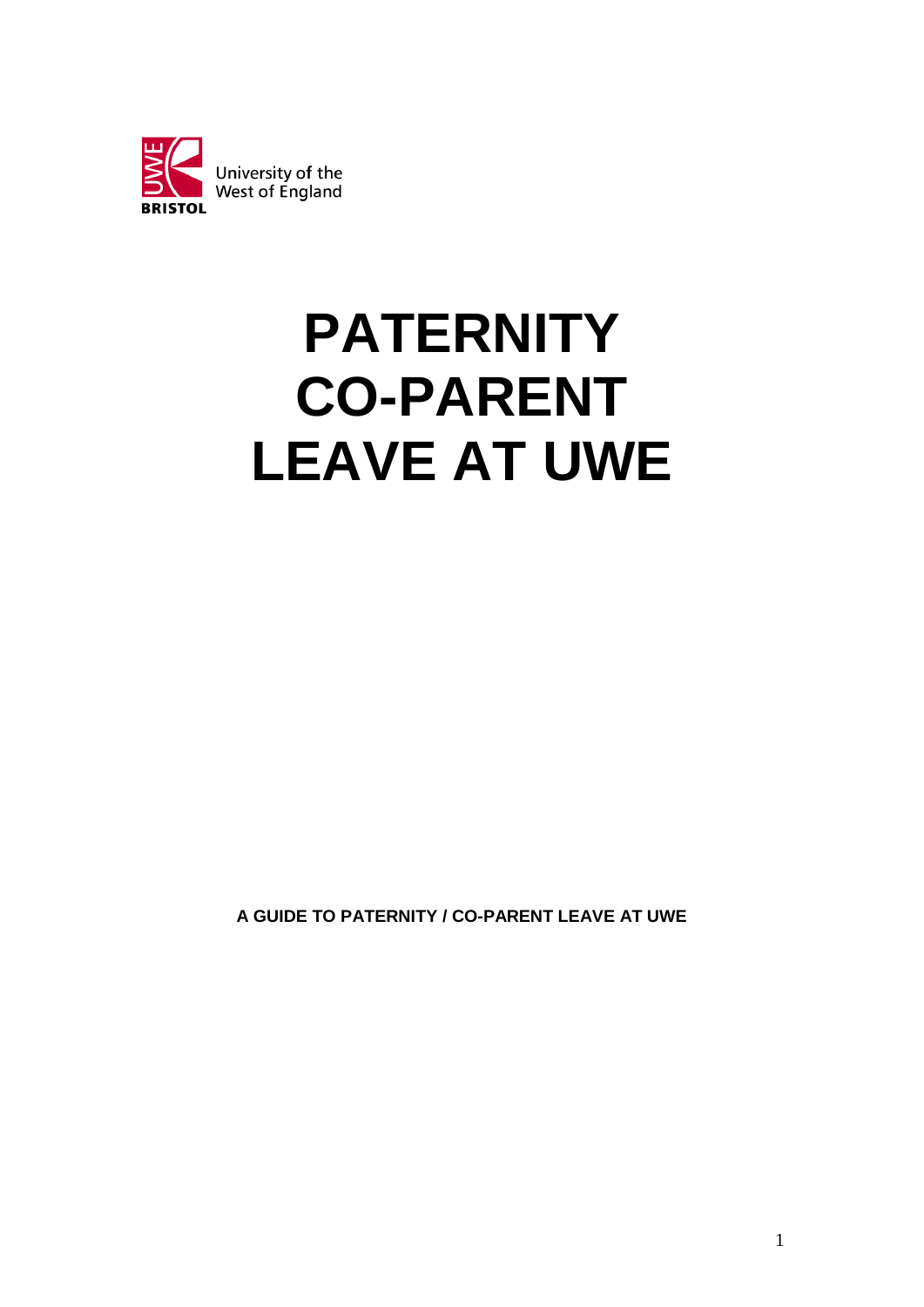# **PATERNITY / CO-PARENT LEAVE**

The University recognises that more parents want to be involved in supporting their partner around the time of their child's birth or around the time of the adoption of their child. This guide is designed to explain to you, as an employee, the particular entitlement for paternity / co-parent leave and paternity pay. However, the provisions are dependant on how long you have worked continuously for the University or other employer we recognise for continuous service.

As an employee, you are entitled to paternity / co-parent leave where you are the

- biological father of the child  $\bullet$
- mother's partner (irrespective of sex<sup>1</sup>)
- $\bullet$ child's adopter
- partner (irrespective of sex<sup>2</sup>) of the child's adopter

If you are adopting a child you and your partner will need to choose who takes adoption leave and who paternity / co-parent leave. A separate policy is available in respect of Adoption Leave.

The leave must be taken in a single block of either one or two weeks and must be taken within a period of 56 days beginning on the date the child is born or placed for adoption.

You will be entitled to paternity / co-parent leave and paternity pay provisions if you qualify under the statutory rules and if:

- your partner has an Expected Week of Childbirth (EWC) on or after 6 April 2003  $\bullet$
- you are adopting a child who is to be placed with you on or after 6 April 2003

If you have had continuous service with the University for at least 26 weeks by the 15 week before the child is expected to be born, or by the week in which an approved adoption agency matches you and your partner with a child, then you qualify for Statutory Paternity Pay (SPP), provided your earnings have been above the lower earnings limit for the eight weeks leading up to the  $15<sup>th</sup>$  week before the EWC. Some employees who have only recently joined the University or whose earnings are below the level at which National Insurance is payable, may not be entitled to receive SPP.

The government determines the rules which apply to statutory provision and the University's occupational provisions are based on the same principles. The amount of pay you are due during your paternity / co-parent leave depends on the amount of service you have. There are two kinds of paternity pay:

- $\bullet$ Statutory Paternity (SPP) is money the University pays on behalf of the Department of Work and Pensions while
- Occupational Paternity Pay (OPP) is money due to you under your conditions of service with the University.

 $\overline{a}$ 

 $<sup>1</sup>$  Partner refers to a person you are in a relationship with who is of the same sex, opposite sex</sup> or is trans.

 $2^{2}$  See footnote 1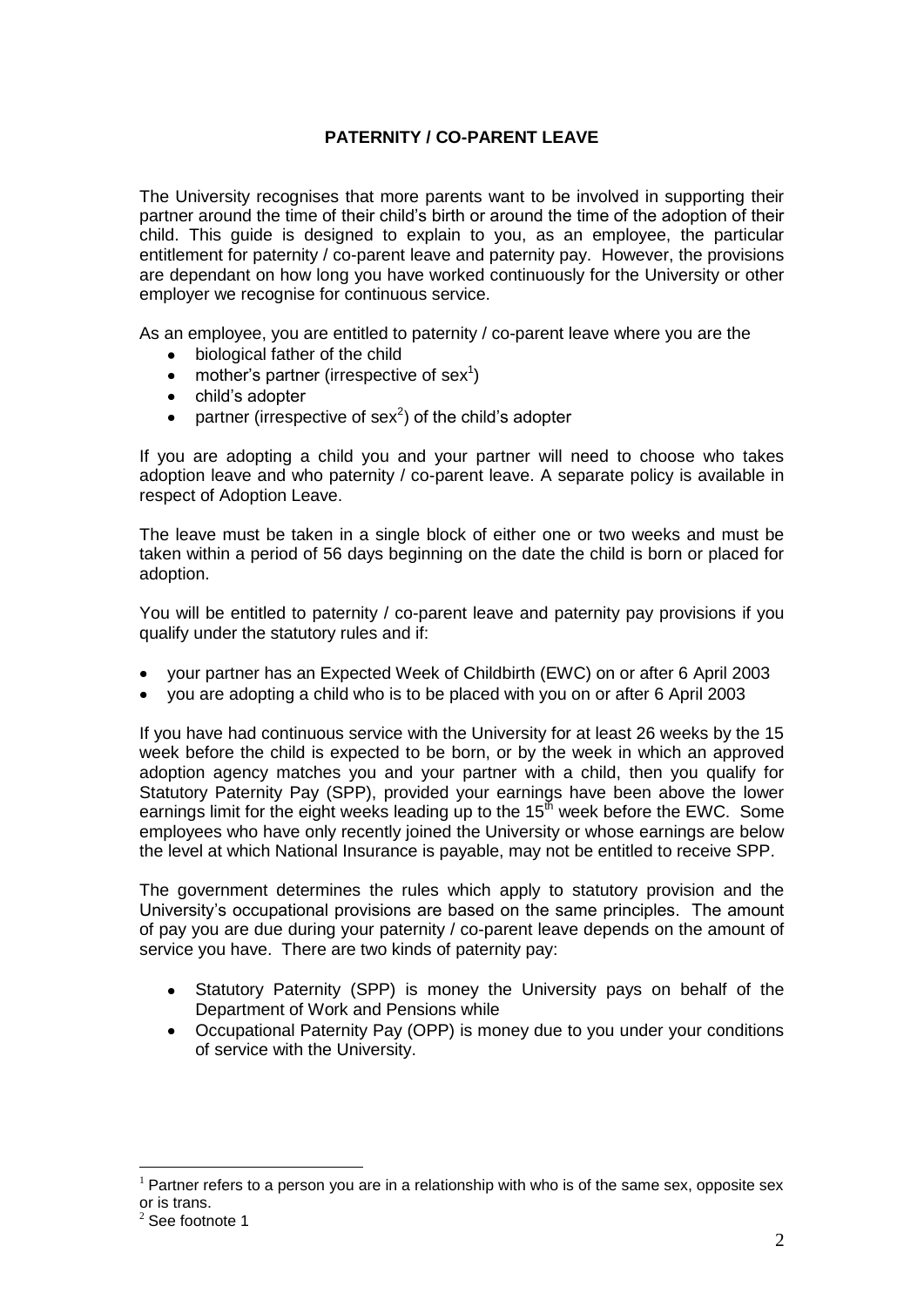# The University Occupational Paternity / Co-parent Scheme

**If you have at least one year's continuous service** by the EWC or by the week in which the child is placed with you for adoption, then you will qualify for both Occupational Paternity Pay and Statutory Paternity Pay as follows:

- Leave: You are entitled to take either one or two week's' paternity / co-parent leave in a single block and paid leave to attend one ante-natal appointment. You will also be entitled to an additional one day's paid leave for the day of the birth if this falls on a working day.
- SPP: Subject to SPP rules, you will receive 2 weeks of paternity pay at £124.88 per week (or 90% of your average weekly earnings if that is less).
- OPP: You will receive the first week of paternity / co-parent leave at full pay (though this is offset by your SPP). During your second week you will only receive SPP as above.

## The Statutory Paternity / Co-parent Scheme

- (A) **If you have at least 26 weeks continuous service** with the University by the 15 week before the child is expected to be born, or by the week in which an approved agency matches the adopter with a child, then you qualify for Statutory Paternity / co-parent Leave as follows:
- Leave: You are entitled to take either one or two week's paternity / co-parent leave in a single block and paid leave to attend one ante-natal appointment.
- SPP: Subject to SPP rules, you will receive 2 weeks of paternity pay at £124.88 per week (or 90% of your average weekly earnings if that is less).
- OPP: You will not be entitled to OPP during you paternity / co-parent leave.
- (B) **If you have less than 26 weeks service** by the 15 week before the child is expected to be born, or by the week in which an approved adoption agency matches you and your partner with a child, then you are not entitled to Statutory Paternity / co-parent Leave or payment. However, you are entitled to paid leave to attend one ante-natal appointment and will be able to apply for unpaid leave.

## Informing your manager and HR

You will need to discuss with you manager as soon as possible your intention to take paternity / co-parent leave. You will also need to contact your HR Administrator who will be able to confirm your entitlements and provide you with a 'Self Certificate of Entitlement to Paternity / co-parent Leave and Paternity Pay' (Paternity Birth – Form SC3, or Paternity Adoption – SC4).

For contact details of your HR Administrator, please visit the HR Website at: http//info.uwe.ac.uk/HR/contacts/administration.asp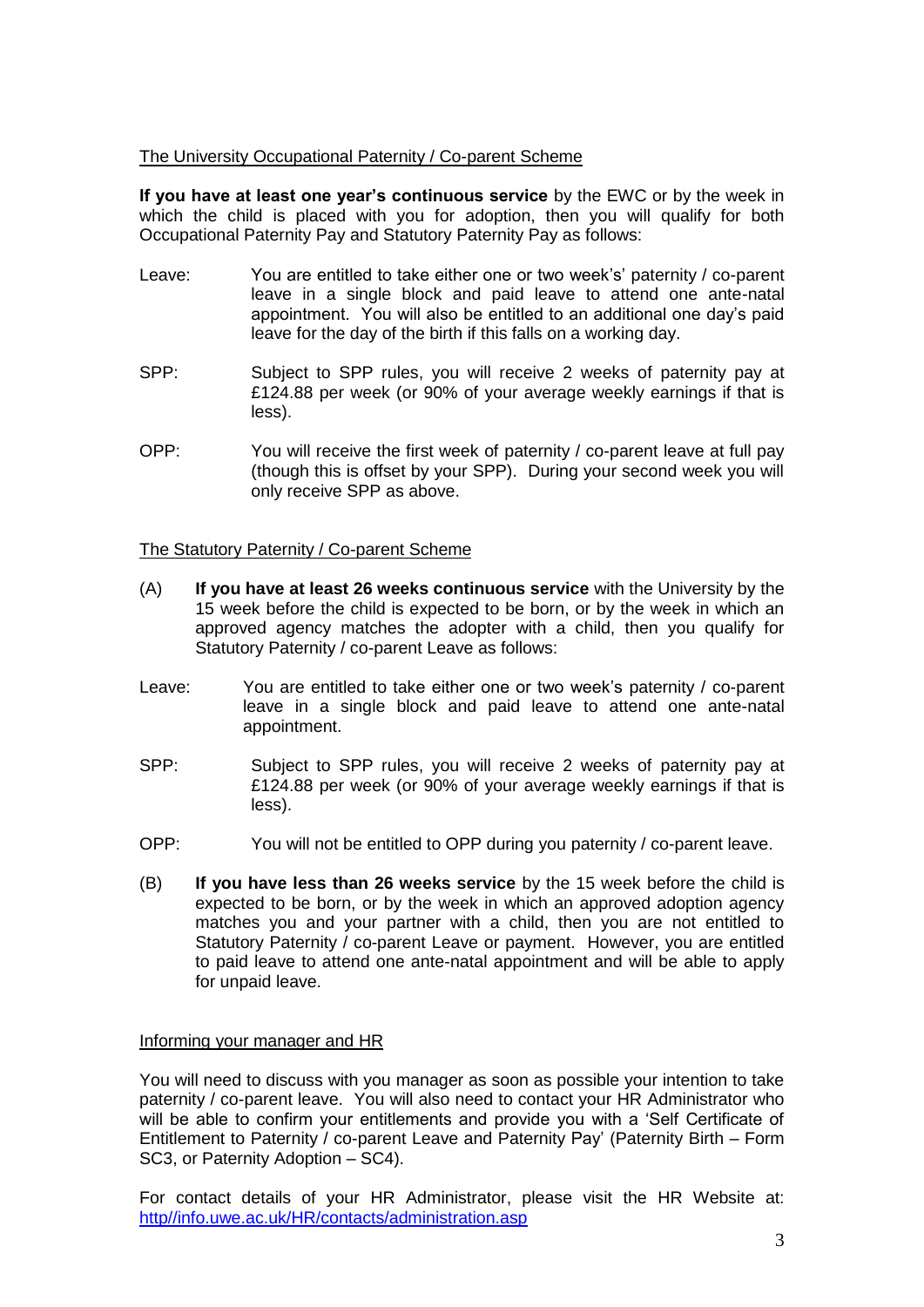You will need to formally give notice of your intention to take paternity / co-parent leave and to confirm your eligibility by completing the 'Self Certificate of Entitlement to Paternity / co-parent Leave and Paternity Pay' form. You will need to return your form to HR Administration at least **28** days before the EWC, or if you are adopting a child no more than **7** days after you and your partner have been notified of the match for adoption.

The notice will need to specify the length of period of leave you intend to take, either one or two weeks in a single block and the expected week of birth or placement of the child for adoption.

You will need to decide on which date you wish to commence paternity / co-parent leave. This may be either the date of birth/placement for adoption, a date falling a specified number of days after the birth/adoption, or a predetermined date.

Clearly, the date of actual birth cannot be predicted. Where you have indicated that you wish to start paternity / co-parent leave immediately following the child's birth and provided you have given the required notice, paternity / co-parent leave will start on the day on which the child is born regardless of whether the child is born early or late. However, if you do have any difficulties please talk with your line manager, or contact Human Resources.

## Taking your paternity / co-parent leave

Paternity / co-parent leave but must be taken within a period of 56 days beginning on the date your child is born or placed with you for adoption. It is often difficult to know the actual day a child is going to be born, but the earliest date paternity / co-parent leave can start is on the birth of your child, or the date your child is placed for adoption with you and your partner.

A false start to labour does not trigger off your paternity / co-parent leave. However, where a birth is premature you can take paternity / co-parent leave any time between the birth and 56 days after the expected week of childbirth (EWC). This is to recognise the risk that in cases of premature birth, the child and mother may not return home for some time after the birth.

#### Bank Holidays / UWE Closure Days

If your baby is due on or after 1 October 2009, you will also accrue any Bank Holidays or UWE Closure dates that fall during the paternity / co-parent leave period.

When you choose to return from maternity leave you will be compensated for the actual number of Bank Holidays or Closure days that occurred during your paternity / co-parent leave.

#### Receiving your pay

Paternity Pay will be paid to you through the normal payroll process. SPP and OPP will be identified separately on your normal pay advice slip.

#### Child care

It's never to early to start thinking about childcare and investigating the options available to you. The government sets stringent standards for the regulation of nurseries and child minders and they often have waiting lists, particularly in relation to places for babies.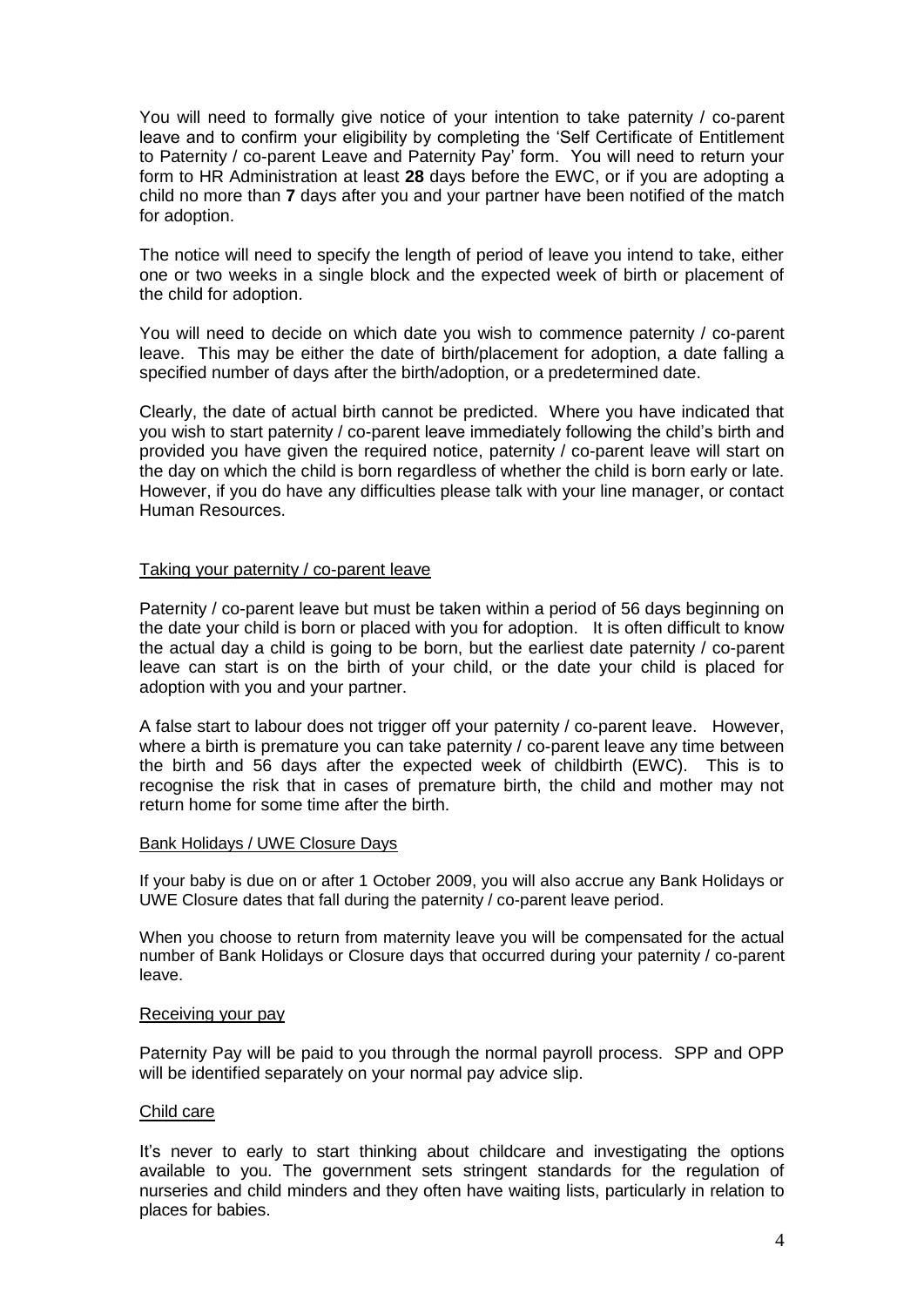The University in conjunction with KiddiVouchers offers a child care voucher scheme which enables you to make savings on your tax and National Insurance contributions. Please visit www.kiddivouchers.com or call 0845 094 1412 for further details.

If you are already claiming vouchers you should be aware that, as the scheme requires you to sacrifice part of your salary, you will have to ensure that your total salary will be sufficient to cover the costs of the total voucher cost in the month you take paternity / co-parent leave. This should only generally be an issue if you work a small number of hours for the University.

## Returning to work

You will have the right to return to work following a period of paternity / co-parent leave and will have protection from detriment and unfair dismissal in connection with paternity / co-parent leave.

## Summary of Process

- 1 If you intend to take paternity / co-parent leave, inform your manager as soon as possible.
- 2 Contact your HR Administrator who will be able to confirm your entitlements and will provide you with the necessary paperwork. (http://info.uwe.ac.uk/hr)
- 3 If you qualify, decide whether you want to apply for one or two weeks in a block and when you intend to start.
- 4 Submit your Self-Certificate of Entitlement to Paternity / co-parent Leave and PaternityPay (Form SC3) at least 28 days before your partner's Expected Week of Confinement, or if adopting (Form SC4) no more than 7 days after you and your partner have been notified of the match for adoption.
- 5 Finally, if there are any changes to your circumstances please let your manager and HR know immediately.